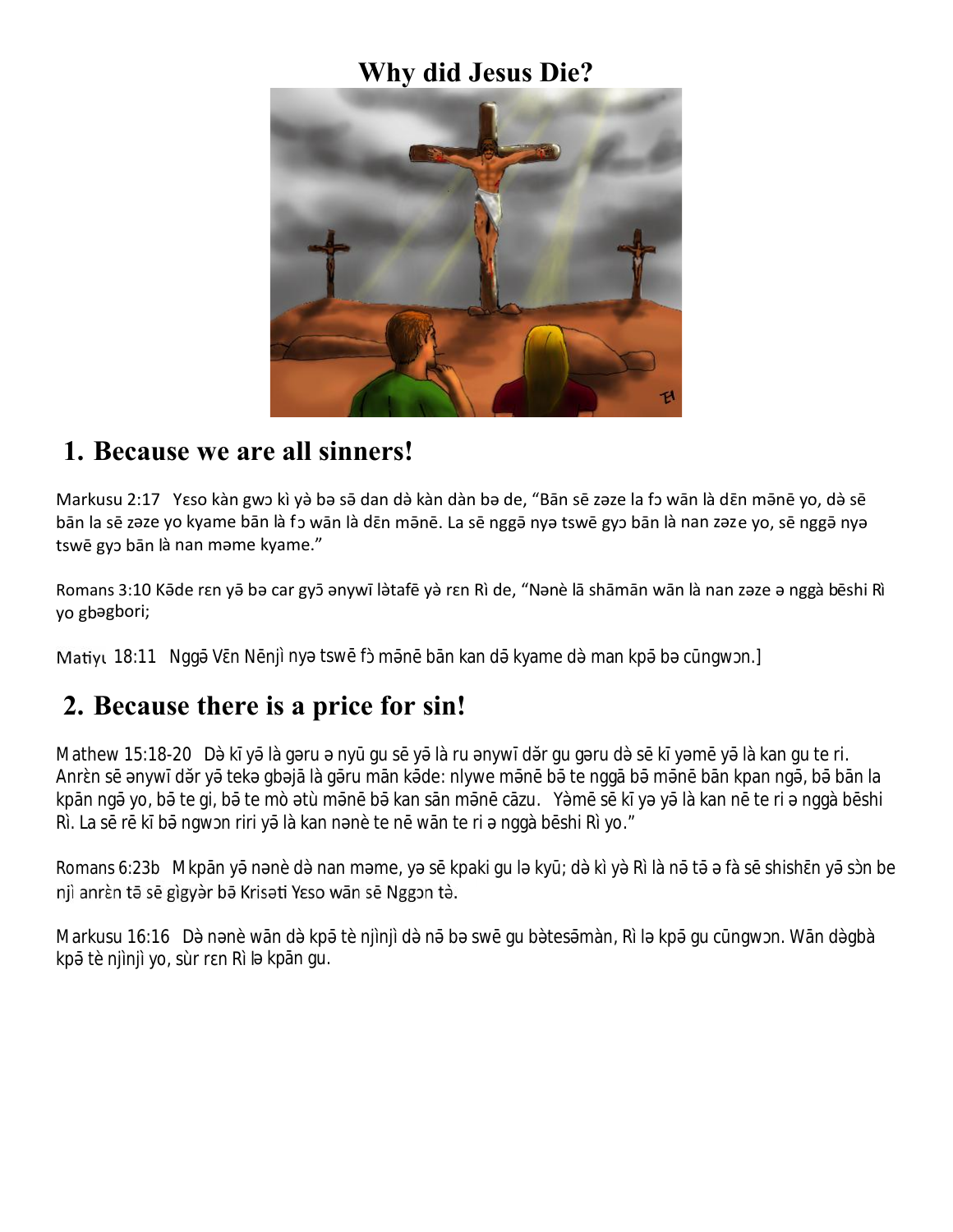

**There is a price for sin!**

# **3. Because Jesus died and paid for our sins on the cross!**

Matiyu 1:21 Gul ngrin v n v l n d w l t r gu s n de Y so anr n gul s w n l kp m n b n m qu c ngw n nk nr n m me m b ."

Romans 5:8 D Rì tsar t nk n y qu là ny n t ngg nme, anrèn Krisati kyù dùdu tā mkpān yā tā kasā sē bān mme m nr n

Y hanan 3:16 "Anr n Rì là ny n mgb mgbrè ngg nme, gu t r z yw w n s mgbr n gy r me ny mgb mgbrè m, d tsw w nd kp tè njìnjì b gu, la kyu yo, gu l s b shish n y gu l s n be njì

Matiyu 18:11 Ngg V n N njì ny tswf m n b n kan d kyame deman kpbc ngw n.]

#### **4. Salvation is a free gift, not by good works. You must take God's word for it, and trust Jesus alone!**

Tak d y Bul… 2:8-9 Anr n Rì là nan zze mkpīn me kikwīr, yo gu kpayor ngwndyssanr n gy kp tè njìnjì b gu. Y la s s anr n nkin n m n y gy nàn y y Rì s kp gy c ngw n yo, kì y gu nàn s gu nàn gy y fà me. Nkin n m n la shīm n y n nè l ngwur ngw n d r yo, anr n y la s dùdu ndu nkin y gu nan yə yəb kpə gu cngw n yo.

Tak d y Bul… 3:5 La s de than nkin gyrz ze y y gu kpt c ngw n yo. Sanr n m tù y gu sby tù t y y qu kpt c ngw n. S Gbrn Ntsry gu Rì kan nàn t tènz rnz r d kan t tèk dem n susw d tsw t mansn nkn suswym.

K bī n te ndu Y so nan 4:12 S Y so gu gyīr me wīn sī bī ngg n ngg n yī gu kpēmīnē cīngw n. Enywī mgb mgbrè m k kw r, Rì la kàn s n n m n n m n y l s nk n y l kpt c ngw n k de s n y Y so yo."

# **5. We must put our faith and trust in Christ alone!**